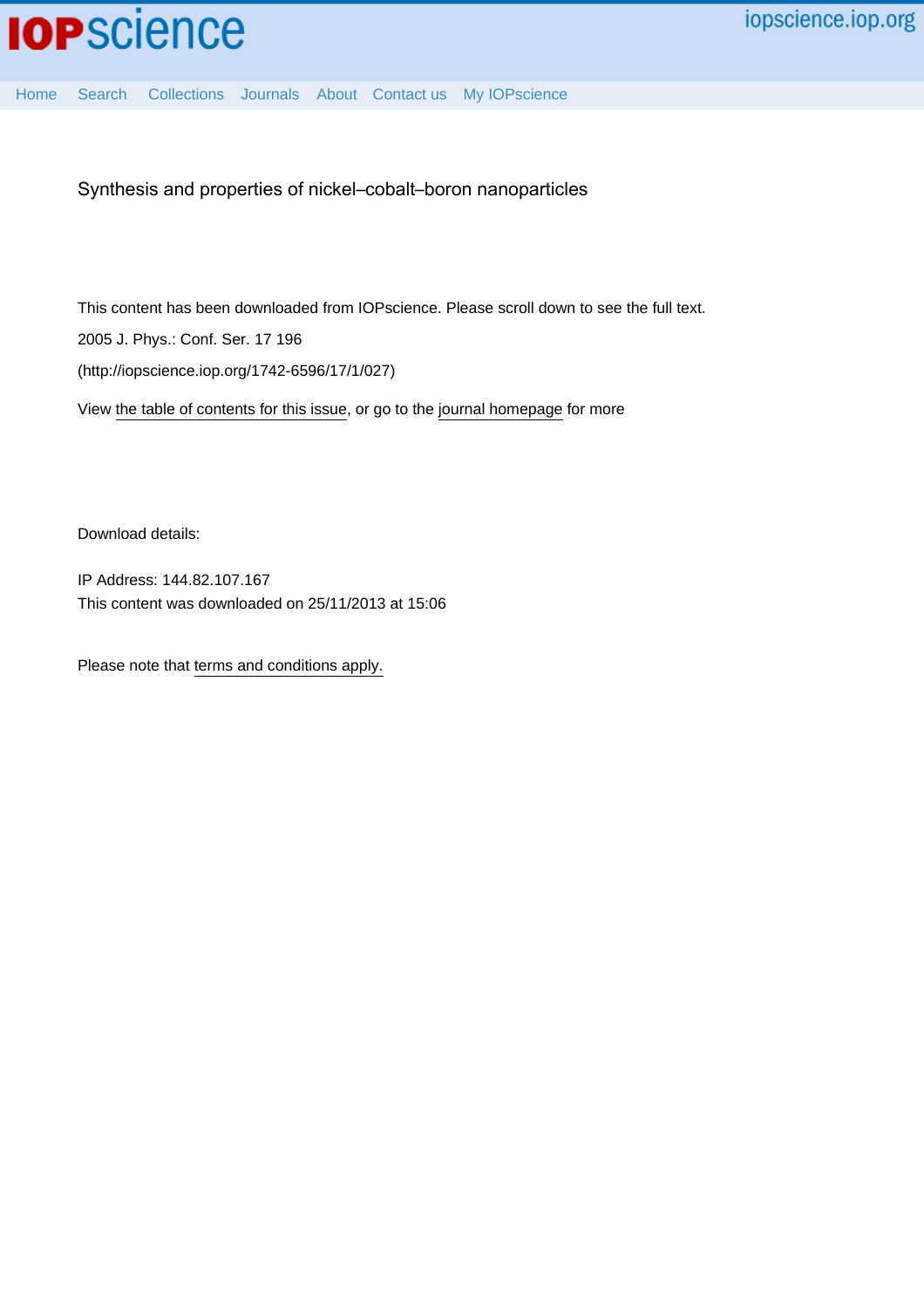# **Synthesis and properties of nickel-cobalt-boron nanoparticles**

**J** Patel<sup>1</sup>, Q A Pankhurst<sup>2</sup> and I P Parkin<sup>1</sup>

<sup>1</sup>Department of Chemistry, University College London, Christopher Ingold Laboratories, 20 Gordon Street, London, WC1H OAJ, UK

<sup>2</sup> London Centre for Nanotechnology, University College London, London, WC1E 7HN, UK

E-mail: jalpa.patel@ucl.ac.uk

**Abstract.** Amorphous cobalt nickel boride nanoparticles were synthesised by chemical reduction synthesis in aqueous solution. Careful control of synthesis conditions and post reaction oxidation enabled the nanoparticles to be converted into a core-shell structure comprising of an amorphous Co-Ni-B core and an outer metal oxide sheet. These particles had interesting magnetic properties including saturation magnetisations and coercivities of the order of 80 emu/g and 170 Oe respectively, making them suitable for a potential use as an exchange-pinned magnetic material.

# **1. Introduction**

Various synthetic routes to amorphous metallic alloys have been pursued over recent years. Thermal decomposition techniques, the utilisation of inverse micelles and the use of surfactants are some of the methods that have been adopted [1-4]. Chemical reduction synthesis (CRS) is a rapid and efficient method of producing amorphous alloys, yielding a large quantity of final product. Amorphous powders are obtained via the reduction of aqueous solutions of metallic salts. Reducing agents such as sodium borohydride or potassium borohydride are used. This reduction route was first reported in 1952 by Schlesinger *et al.* [5] as part of a study into the catalytic effect of certain compounds on the decomposition of sodium borohydride to hydrogen [3]:

 $BH_4^ + 2H_2O \rightarrow BO_4^- + 2H_2$  (1)

In the case of magnetic alloys, important properties may arise due their structural morphology as well as the particle size. Nanoparticulate materials often exhibit interesting electrical, optical, magnetic and chemical properties, which cannot be achieved by their bulk counterparts. Amorphous metallic alloys can also display core-shell morphology [6,7]. This is especially the case with air passivated particles. The core of the material is metallic (ferromagnetic) and the shell is composed of metal oxides (antiferromagnetic). Interfacial coupling between the core and the shell gives rise to advantageous magnetic properties [7]. This effect is the basis of many of today's sophisticated magnetic devices, such as spin valves for magnetic recording heads.

The aim of the current project is to synthesise core-shell nickel-cobalt-boron nanoparticles that display favourable magnetic properties, and may possibly in the future be laid down as self-assembled magnetic arrays and as thin films.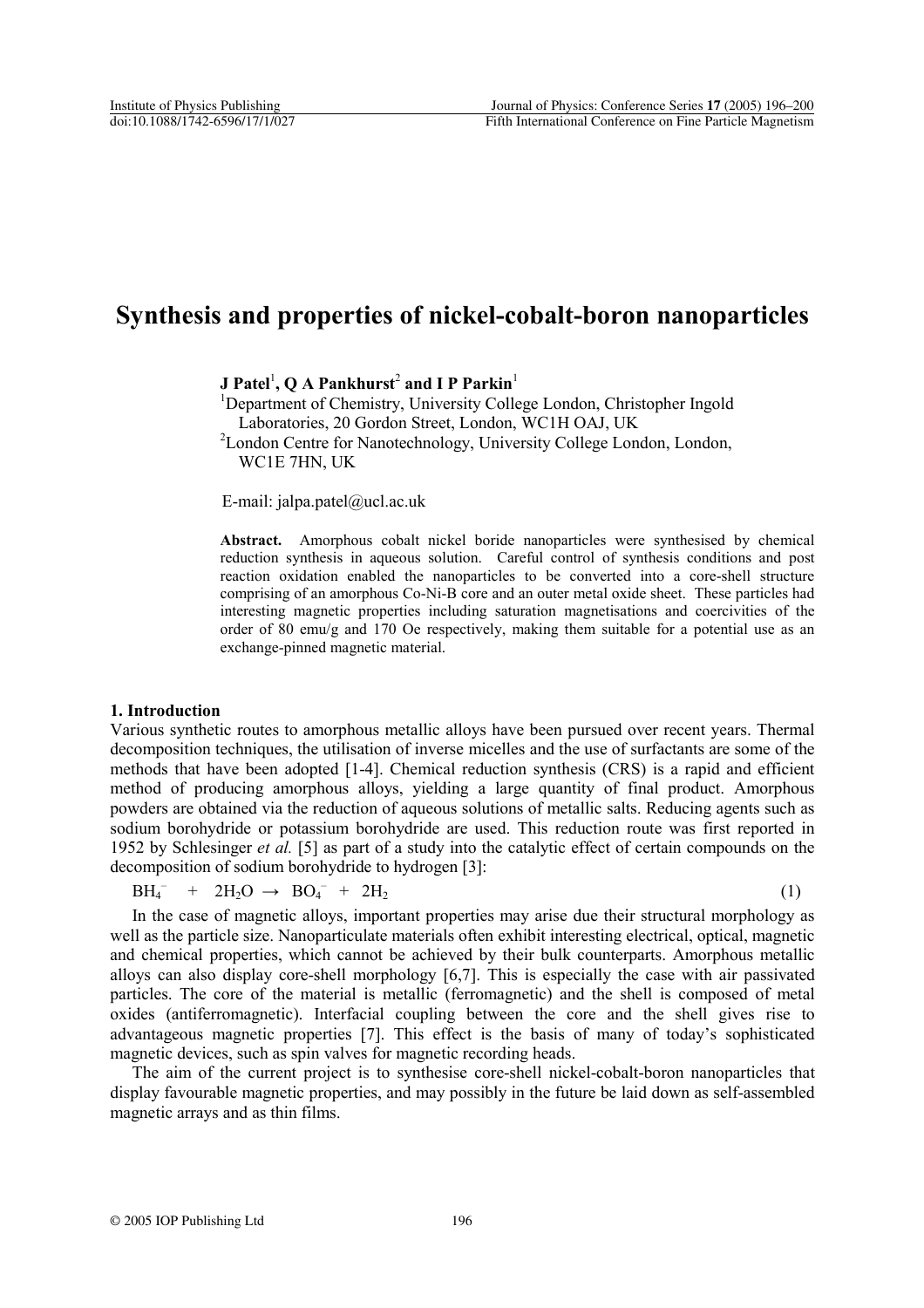### **2. Synthesis and characterisation**

Nickel-cobalt-boron nanoparticles were synthesised using CRS. Nickel (II) sulfate and cobalt (II) sulfate salts were dissolved in water or in a mixed water/toluene system using a high speed stirrer. A solution containing the reducing agent sodium borohydride of known concentration was added drop wise over 30 minutes. A black precipitate was formed, and was easily isolated by vacuum filtration. The filtration process was carried out rapidly in order to limit surface oxidation of the powders. The precipitate was extensively washed with water to eliminate residual ions. The slurry was transferred to the antechamber of a glove box and dried in an inert atmosphere  $(N_2 99.999\%$  for three days). The powder was crushed with a micro-spatula to aid in the slow and controlled passivation of the powders. The samples were extremely air sensitive and pyrophoric in nature. Hence they were stored in an inert atmosphere and small portions were removed from the glove box for analysis.

Samples were characterised by energy dispersive X-ray analysis (EDXA), scanning electron microscopy (SEM), transmission electron microscopy (TEM), differential scanning calorimetry (DSC), thermogravimetric analysis (TGA), X-ray photoelectron spectroscopy (XPS) and inductively coupled plasma mass spectrometry (ICP-MS). Magnetic properties were investigated using vibrating sample magnetometry (VSM) and SQUID magnetometry.

# **3. Results and discussion**

Two sample series were prepared and analysed: (1) in which the water:toluene ratio was varied; and (2) in which the nickel:cobalt ratio was varied.

Electron microscopy was used to measure the sizes of both individual and aggregated nanoparticles. Aggregates ranging between 0.5 to 4  $\mu$ m in size were seen by SEM, as in Figure 1(a) and 1(b). TEM images revealed individual grains within a clump of nanoparticles, as in Figure 1(c). This image shows evidence of a core-shell morphology wherein the darker areas (the alloy cores) are surrounded by a lighter coating of approximately uniform thickness (the oxide layer). Typical particle sizes observed by TEM were in the range 20 to 60 nm.



Figure 1. SEM images of nickel-cobalt-boron samples with Ni:Co ratios of 80:20 prepared using a water:toluene solvent ratio of (a)  $80:20$  and (b)  $50:50$ ; and (c) a TEM image of a sample prepared using 100% toluene.

Compositional analysis of all samples was conducted by EDXA and ICP-MS. The ICP-MS allowed an accurate quantification of boron content in the alloys, which was lacking in the EDXA data, so that together it was possible to determine the empirical composition of the alloys. This also allowed us to measure the transferability of precursor into the final product.

Crystallisation temperatures were determined using DSC, as illustrated in Figure 2 and listed in Table 1. Both series of compounds displayed a similar crystallisation profile. The amorphous powders crystallised over a broad range, as evidenced by the broad peak seen between  $70^{\circ}$ C and 280  $^{\circ}$ C in Figure 2. A pre-crystallisation peak was observed in most cases at ca. 340  $^{\circ}$ C , and the crystallisation temperature for samples made with a 50:50 ratio of Ni:Co was ca. 480 °C. The graph in Figure 2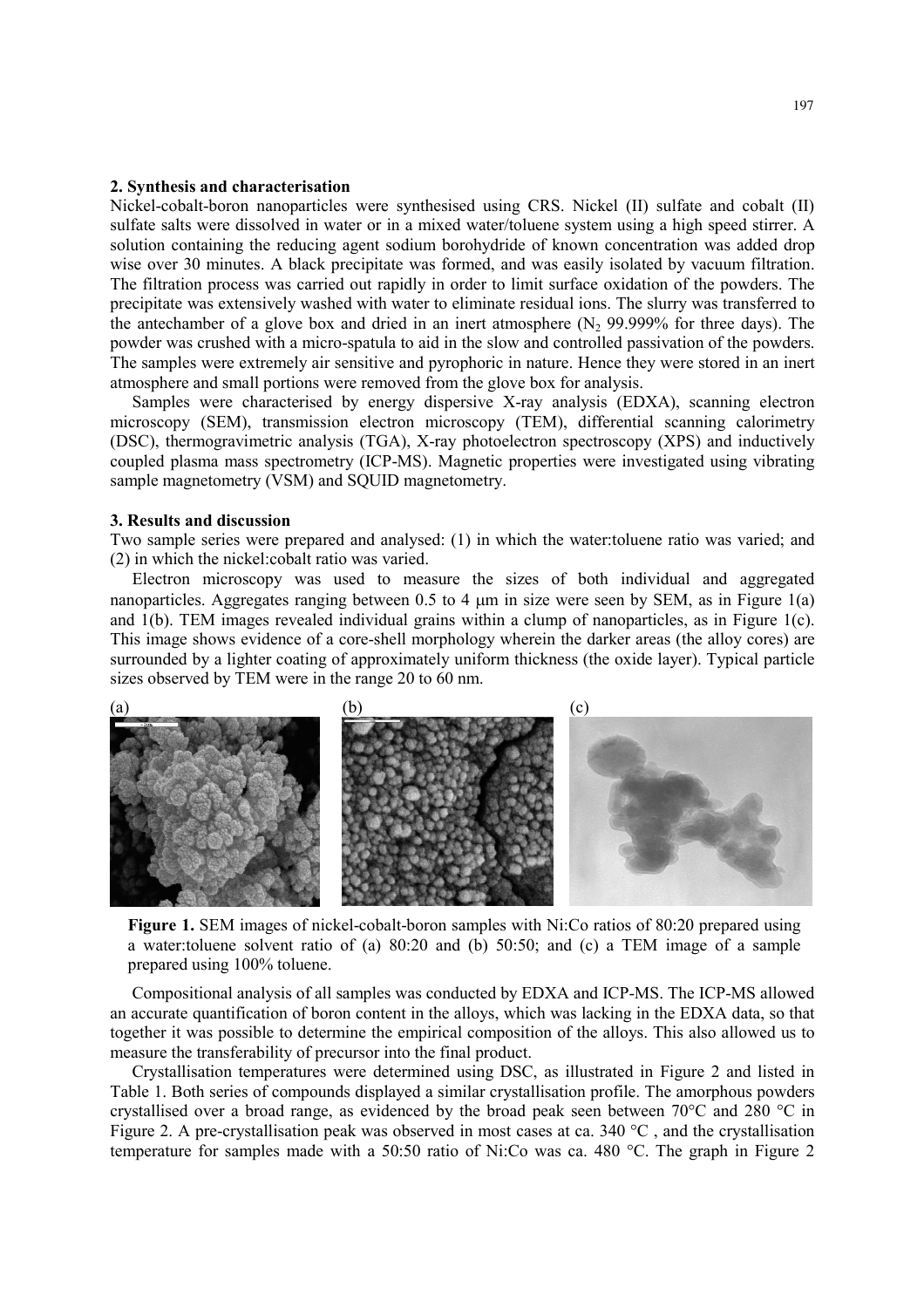shows a similarity in the shape of the three different profiles. A general observation was that the greater the cobalt content, the higher was the final crystallisation temperature.



**Figure 2.** DSC profiles of samples with a variation in Ni:Co ratio.

**Table 1.** Temperatures of the pre-crystallisation peak,  $T_1$ , and the crystallisation peak, T<sub>2</sub>, determined by DSC measurement on samples with different Ni:Co ratos.

| T1 (°C)      | $T_2$ (°C)  |
|--------------|-------------|
| $351 \pm 10$ | $485 \pm 5$ |
| $334 \pm 10$ | $445 \pm 5$ |
| $348 \pm 10$ | $469 \pm 5$ |
|              |             |

XPS analysis of certain samples showed the connectivity of elements to one another, and whether the element was in its elemental or oxidised form. A typical XPS survey of this type of alloy is shown below in Figure 3. The binding energies that are observed for the B1s level, maybe assigned to oxidised boron. The main nickel peak at 852.6 eV corresponds to the Ni 2p 3/2 level. This is representative of elemental nickel. Another peak for this level was observed at 870.0 eV and is due to Ni 2p 1/2 level. The peak at 782.9 eV is due to oxidised cobalt, and is the Co 2p level.



**Figure 3.** XPS survey of a sample of composition  $Ni_{32}Co_{38}B_{30}$ .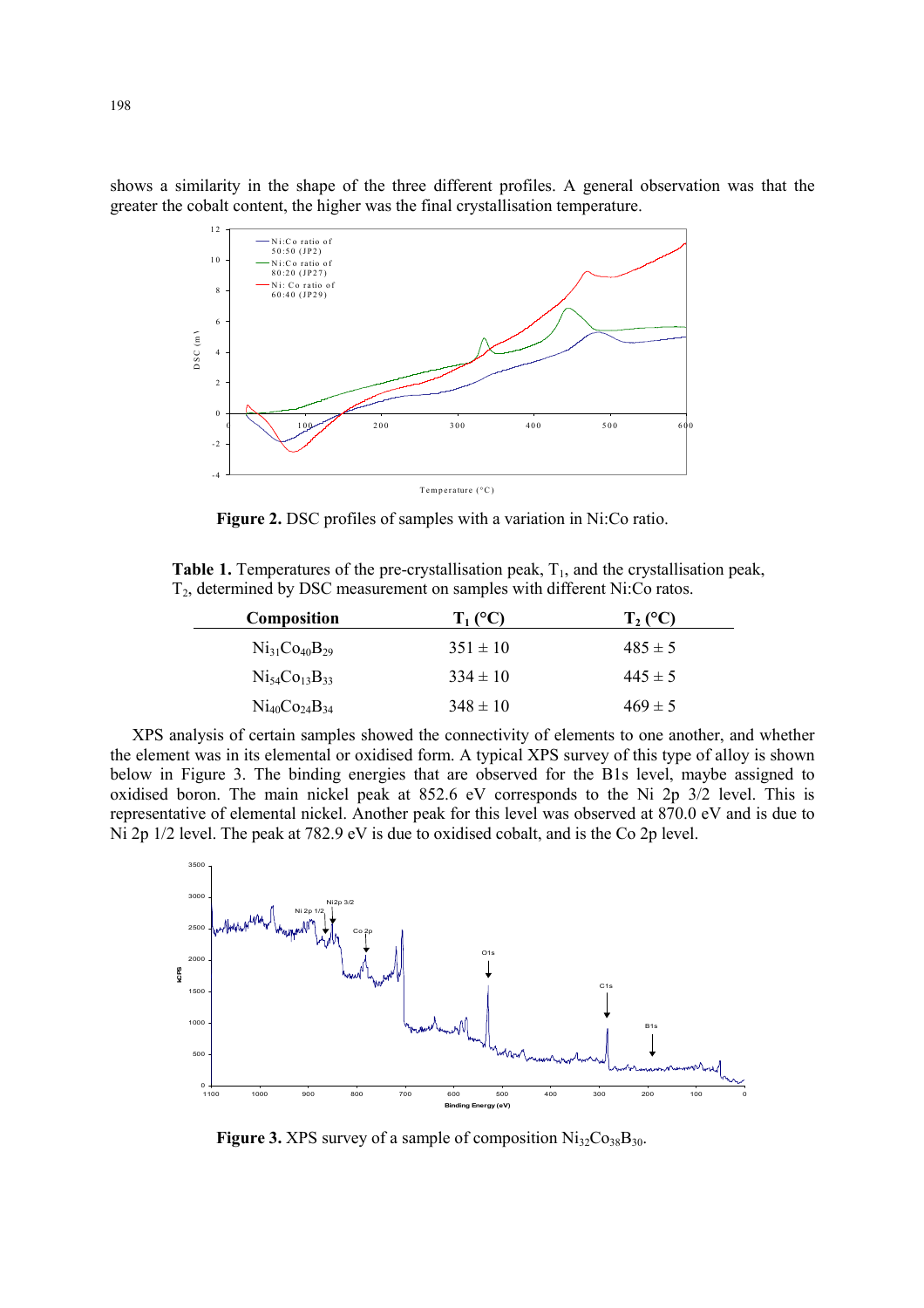Magnetic properties were determined using VSM. A composition that yielded a saturation magnetisation (M<sub>s</sub>) of ca. 80 emu/g and a coercivity (H<sub>c</sub>) of ca. 200 Oe was sought. An alloy of particular composition, with these magnetic properties would be ideal for application in high-density storage. Samples were also annealed at 500 °C for one hour (above the crystallisation temperature determined for the alloy) with the intention of crystallising the alloy cores. Magnetic data was collated for the as-prepared and annealed samples. Two alloys stood out in terms of magnetic data after the annealing process with saturation magnetisation and coercivity values in the correct region range:  $Ni_{20}Co_{44}B_{36}$  with  $M_s = 84$  emu/g and  $H_c = 170$  Oe; and  $Ni_{54}Co_{13}B_{33}$  with  $M_s = 37$  emu/g and  $H_c =$ 486 Oe.



**Figure 4.** Hysteresis loop of  $\text{Ni}_{20}\text{Co}_{44}\text{B}_{36}$ :  $\text{M}_s = 84$  EMU/g,  $\text{H}_c = 170$  Oe and  $\text{M}_r = 12.62$ EMU/g. Recorded at room temperature with a vibrating sample magnetometer.

# **4. Conclusions**

Amorphous nickel-cobalt-boron alloys were synthesised using CRS. The products were nanoparticulate and had core-shell morphology. The alloys had crystallisation temperatures of between 445°C and 485°C, dependent on the percentage of nickel in the alloy. Magnetic data showed that some products had desirable saturation magnetisations and coercivities of the order of 80 emu/g and 170 Oe respectively, making them suitable for a potential use as an exchange-pinned magnetic material [6]. However, most products had substantially smaller magnetisations and coercivities. We conclude that further optimisation is needed before technological applications can be fully explored.

#### **References**

- [1] Farrell D, Majetich S A and Wilcoxon J P 2003 Preparation and characterization of monodisperse Fe nanoparticles *J. Phys. Chem. B* **107** 11022-30
- [2] Nagy J B, Bodart-Rayet I and Derouane E G 1989 Preparation, characterization and catalytic activity of monodisperse colloidal metal borides *Faraday Discussions Chem. Soc.* 189-98
- [3] Yaacob, II, Nunes A C and Bose A 1995 Magnetic nanoparticles produced in spontaneous cationic-anionic vesicles - room-temperature synthesis and characterization *J. Colloid Interface Sci.* **171** 73-84
- [4] Forster G D, Barquin L F, Pankhurst Q A and Parkin I P 1999 Chemical reduction synthesis of fine particle FeZrB alloys under aerobic and anaerobic conditions *J. Non-Cryst. Solids* **244** 44-54
- [5] Schlesinger H I, Brown H C, Finholt A E, Gilbraith J R, Hoekstra H R and Hyde E K 1952 *J. Amer. Chem. Soc.* **75** 215